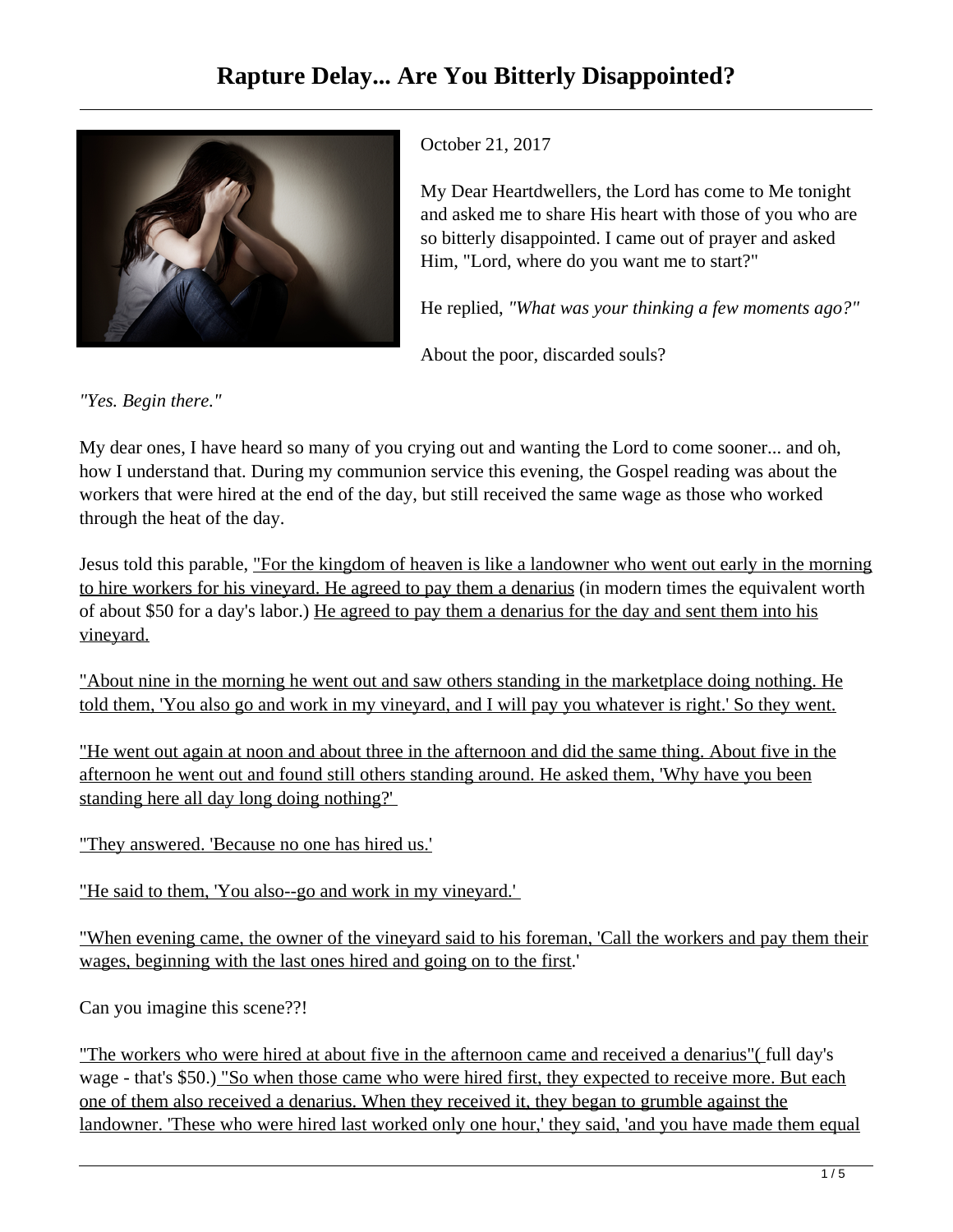to us who have borne the burden of the work and the heat of the day.'

"But he answered one of them, 'I am not being unfair to you, friend. Didn't you agree to work for a denarius? Take your pay and go. I want to give the one who was hired last the same as I gave you. Don't I have the right to do what I want with my own money? Or are you envious because I am so generous?'

"So the last will be first, and the first will be last."

## Matthew 20:1-16

Now, many of you on this channel are a lot like me--birds of a feather... In the sense that the institutional churches rejected you for what they perceived was a flaw and disqualified you for ministry. Some of us had flaws that needed to be worked out over the years--I admit that.

As a result, there are many among you who, when you were first saved, longed to do something for the Lord, but you were held back and passed over. This happened to me.

Many of you are bitterly disappointed, because you longed to serve God 20 years ago, but were disqualified by church cliques and thought of as 'unsuitable.' Many of you didn't have the motivation to overcome these obstacles on your own, so you slid back into a comfort zone, feeling deep bitterness and disappointment. Life did not get better for you, doors didn't open even though you studied and prayed, just like everyone else. Now all you long for is to be taken out in the Rapture and leave your failures and betrayals behind you.

I am seeing a pattern here in this gospel story. The workers that were judged as suitable were hired early in the morning. No doubt they formed a clique of sorts and were all similarly endowed. Then, some that were passed over... (Let me tell you I know what it feels like to be passed over; the last person chosen for the team--and not because you are wanted... ) The ones that were passed over first thing in the morning were waiting around when the owner of the vineyard came and saw value in them and put them to work; they were the second choice. This happened two more times, until the fourth group went to work at five.

You see, the Lord hates injustice and social pigeon-holing. He HATES it. So, here He is going to restore justice--while the cliques get their just desserts, as well.

So, Jesus told the foreman, "Call the last group first to be paid." These were the bottom-of-the-barrel workers, the ones that were never part of a team, but always rejected. They had only worked for an hour, yet the Lord saw great value in them, so He began by paying them for a full day's work.

I'm sure at this point the group that were hired in the morning were thinking, 'Wow! We're going to get paid a LOT of money.' But as they watched in disbelief, the Lord call forth the other groups and gave them the same pay. And they began to wonder..."Surely He isn't going to pay us the same wage as those losers who only worked an hour!"

But much to their dismay, that's exactly what He did.

Many of you were rejected because you didn't play the games and do the posturing to get "in" with the cliques. You were simple and pure and just couldn't bring yourselves to play the political game to get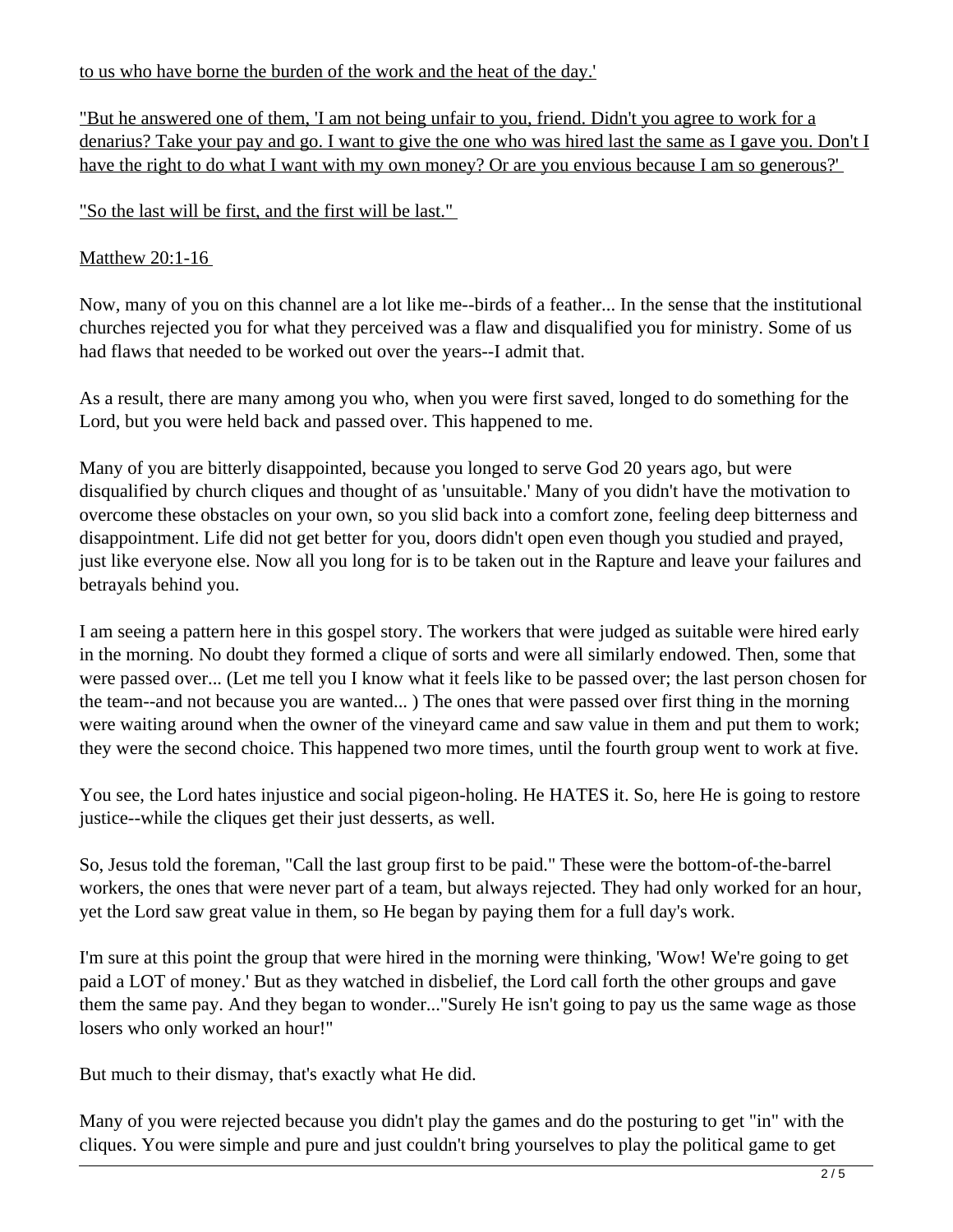chosen.

Let me tell you, THE LORD KNOWS YOUR HEART AND HE APPROVES OF YOU. And He has come to His vineyard for perhaps the final time and seeing you standing around, He is commissioning you to rise up and work in His vineyard. But you are so beaten down and tired of life there is little, if anything, left to give.

But that's OK. He wasn't counting on what you could give anyway. He is counting on your "Yes." and the faith that says, "If God is calling me, then He must be prepared to empower me." That's what He's looking for.

I hear how tired and discouraged and fed up you are with life. I've heard that you've had enough failure and rejection for several lifetimes. I was once in the very same place.

I was in my mid-forties. When Ezekiel and I began our ministry, we were rejected by the establishment, and black-balled by the Catholic Church. But God gave us the grace to forgive and move on.

We began very, very little. We fed people in the park in Sante Fe. We would go to the grocery stores and dumpsters and salvage food, clean and bag it and find families who also were living in the park, and were too poor to buy their own food. We had just arrived there and were homeless, too. So we ate the same food they did.

From there, we ended up in a little outpost of drug dealers from Mexico, illegal immigrants and their families in El Cerro Mission--coined by the locals: El Pequeno Juarez. Where we began prayer meetings, deliverances, a clothing and household needs store and counseling--as well as feeding the poorest families fresh produce and other things gleaned from the nearest town, Los Lunas.

From there, a house of prayer took us under their wing and helped support us with three children being homeschooled--because we were feeding the poor and holding prayer meetings. And other good Christians began supporting us regularly, as well. The local newspaper did a little article on us.

These are the most humble beginnings. We had a few people who would send us money, because they knew we were ministering everywhere we went, but we lived on maybe \$200-\$300 a month, with three children being homeschooled.

WE HAD NOTHING. Just absolutely nothing. BUT OUR LOVE AND DEVOTION TO JESUS.

When you obey and do the little things out of love for God and what matters to Him, He promotes you. Every day you pray, you draw closer to Him; then you go out and serve and you begin to see yourself as His servant, truly. You begin to realize you have a ministry and you are for real. It doesn't matter how the establishment black-balls you; all that matters is that He is happy with you.

And by the way, isn't that the very reason you didn't want to join that clique in the first place?? You wanted something more real, more simple, more like the original Jesus?

So, you've just been standing on the sidelines, 'cause you didn't want to get involved in that. So, now you've lived these years and you're not doing anything but the Lord is saying to you, "Why are you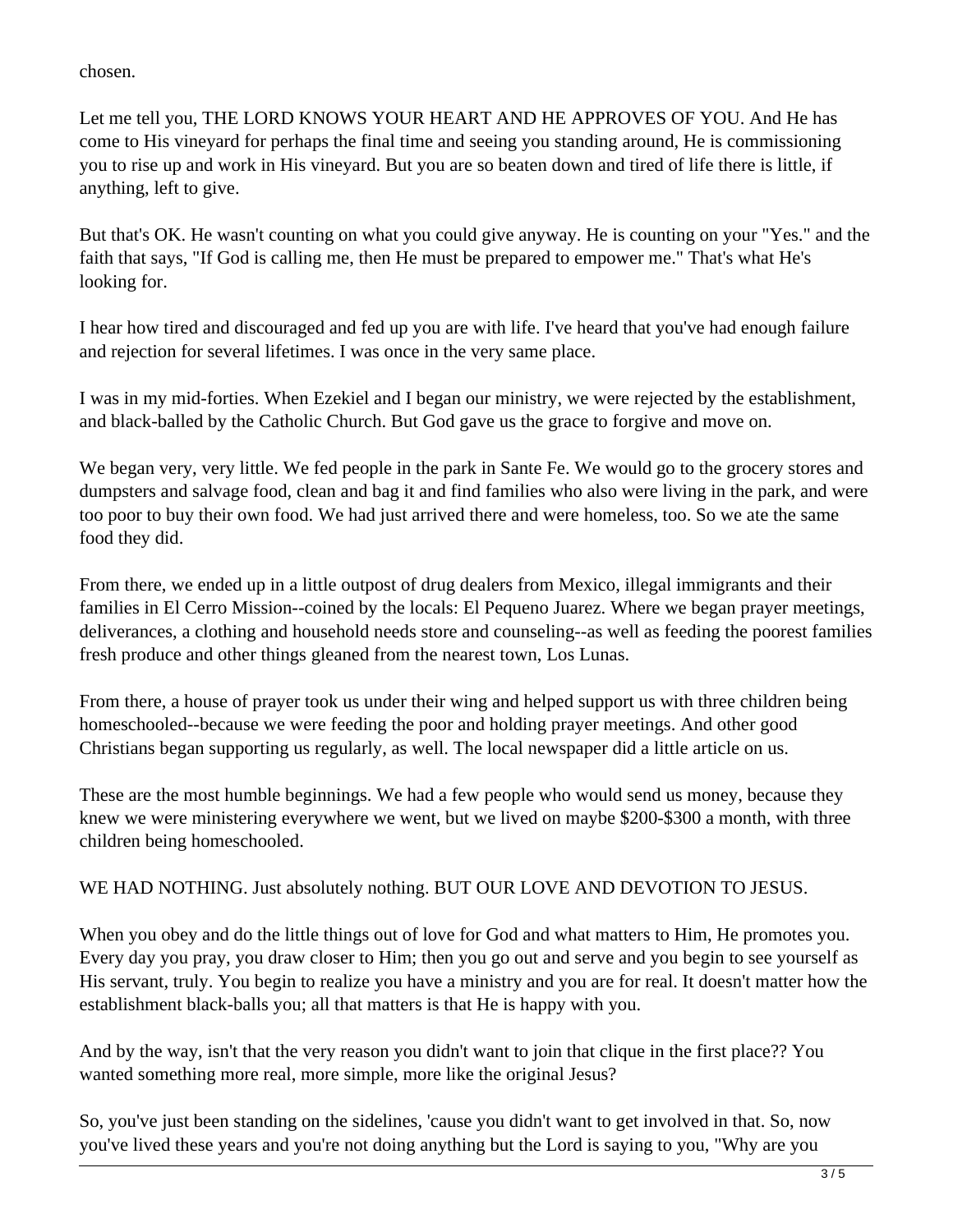standing around?" He's saying, "I'll hire you--get busy."

Dear ones, I am bringing this to you, because I hear your fatigue and failure and unfulfilled lives and I'm telling you it doesn't have to be this way. The Lord of the Harvest is calling you to His vineyard. You are not a fourth-rate worker. He is calling you to earn \$50 an hour while the clique only made \$5 an hour.

There is another factor at work in the church right now. Those who started off doing the political posturing with all the programs and the big money, and the education and alphabet soup after their names. And all their laurels. They are watching their churches empty. People are leaving their churches. Because people aren't seeing the real Jesus.

Now it's your turn to show them the real Jesus. The very group that disqualified you is packing their gear and walking out the door, while the Lord giving you the mandate you and you're walking IN the door. You are literally passing them in the hallway.

Jesus is raising up the real nitty gritty, gutsy, non-political, non-posturing, real-deal disciples. He is calling you to rise up and live the Jesus you know intimately through prayer. Yes, you've tried--but you haven't even begun yet. God is going to sweep away all the failure baggage and hand you a new life--if you are willing to rise up off your palettes and walk!! You are qualified, because you LOVE Him and Him alone. You aren't interested in getting credit or being popular; all you want is to be with the Love of Your Life. That's why you're so disappointed about the Rapture.

He has been hiding a whole generation of Christians that were rejected by the establishment, but continued to lead the hidden life of the little ones with deep devotion to Him. Souls that are longing for Him, so deeply in love they don't want to deal with the world at all--they just want out.

Except... if you love Him that deeply, how can you turn a deaf ear to His cry for you to come and help Him? He's not hiring out of the seminaries--He's hiring out of the streets! He wants the ones no one else wants, because you are the ones that love Him to distraction and are disgusted with the way the world and the church is run.

But you say, "I'm not qualified, I have nothing. I'm old, tired, and sick."

Hey, I'm 71 years old, plenty tired and sick with Fibromyalgia, on medication for it and on oxygen. I'm a high school dropout, and ostracized by every establishment I ever had anything to do with. I was too radical for the norm.

So, IF HE CAN USE ME, HE CAN USE YOU. That is not the question. It's just that simple.

The real question is: DO YOU LOVE HIM MORE THAN YOURSELF? Will you work with all your heart and give Him a chance to raise you up? Are you willing to be made willing?

He's calling the question on your lives, dear ones. You who have been longing for the Rapture, He is bypassing all the red tape and asking, "Do you love Me?" And you say, "Yes, You know I love You. I can't wait to be with You."

But He is asking you again, "No. You didn't hear Me... Do you really Love Me? Are you willing to die